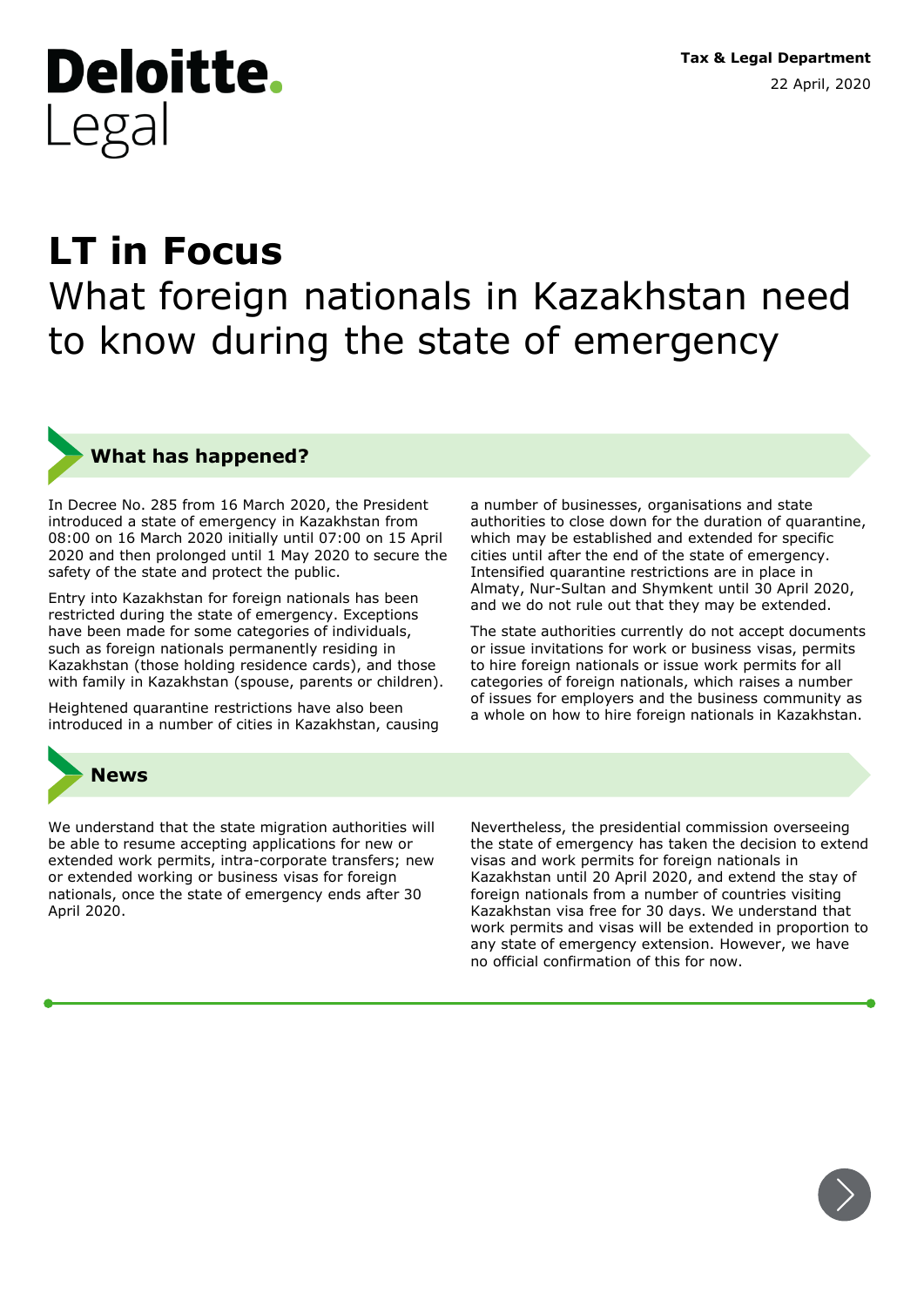

We would like to share some practical advice that we feel may be useful due to the difficulties that companies employing foreign nationals have faced or may face because of the state of emergency.

### **A foreign national with a Kazakhstan work visa/work permit was outside of Kazakhstan when the above restrictions came into force.**

In this case, individuals will not be able to enter Kazakhstan until 30 April 2020 (or later) or until the President reverses entry restrictions. They should be able to remain in that other country until Kazakhstan lifts its entry restrictions, provided they have valid grounds to remain in that country, or return to their own country or country of permanent residence, as long as those countries do not have entry restrictions in place.

No statutory conditions exist suspending working visas or work permits when foreign nationals may not enter Kazakhstan, which is why we believe they will expire on the original date. According to the rules, visas are extended in connection with a force-majeure situation. However, we believe that this applies to foreign nationals already in Kazakhstan.

Please make sure that an individual overseas on a business trip retains his/her place of work and receives a salary and per diems for all days spent on the business trip and travelling. The above employer obligation may be withdrawn if the employee returns to his/her own country/country of residence. If so, the employer may agree with the employee to end a business trip and continue work under remote working rules or rules governing a change in the place of work.

If anyone in this situation receives a work permit on the basis of a service agreement, then according to point 31 of the Rules and conditions for issuing and/or extending permits to employers to hire foreign nationals, and making intra-corporate transfers, if the foreign national is not an employee, compensation and working conditions are determined in accordance with agreements and contracts between the parties.

## **A foreign national is in Kazakhstan on the grounds of a work permit or working visa that is due to expire shortly.**

As noted above, foreign nationals in Kazakhstan whose visas are due to expire will have them extended by the migration service so they can remain in Kazakhstan until the state of emergency ends. Due to the current force-majeure, foreign nationals will not face administrative liability for failing to leave Kazakhstan in time.

We also understand that work permits and visas will also be extended due to the state of emergency being extended.

According to the Labour Code, an employment agreement is valid for the same period as the work permit to which it is linked. Thus, if a work permit is extended because a foreign national is unable to leave the country, the corresponding employment agreement may be extended, which gives rise to employee and employer obligations, such as cash obligations for the employer.

A foreign national with an employment agreement has the same rights and obligations as a local employee. So, if an employer takes any decision affecting working conditions (schedule/salary etc.), such as introducing part-time work, working condition changes during downtime or vacation, that decision will also be valid for foreign nationals.

Changes to working conditions for foreign nationals who did not receive work permits based on an employment agreement should also be governed by agreements and contracts between the parties.

# **A foreign national is in Kazakhstan on the grounds of a business visa and is unable to leave Kazakhstan to his/her own country or country of residence.**

The ban on leaving Kazakhstan does not extend to foreign nationals. However, due to the closure of most airports and flight cancellations, the majority of foreign nationals are unable to leave the country. We understand that foreign nationals in these circumstances may also apply for a visa extension or a "В20" visa, which is available for anyone suffering the consequences of a force-majeure, a delayed or cancelled flight or other form of transport, meaning they are unable to leave Kazakhstan by a visa or work permit expiry date.

Remember that the place services are provided or work is carried out in Kazakhstan by persons hired by a nonresident for those purposes may be recognised as a permanent establishment and trigger tax consequences, if they are performed for 183 calendar days in any consecutive 12-month period within the framework of a single project or related projects. This is a complex issue and requires additional analysis.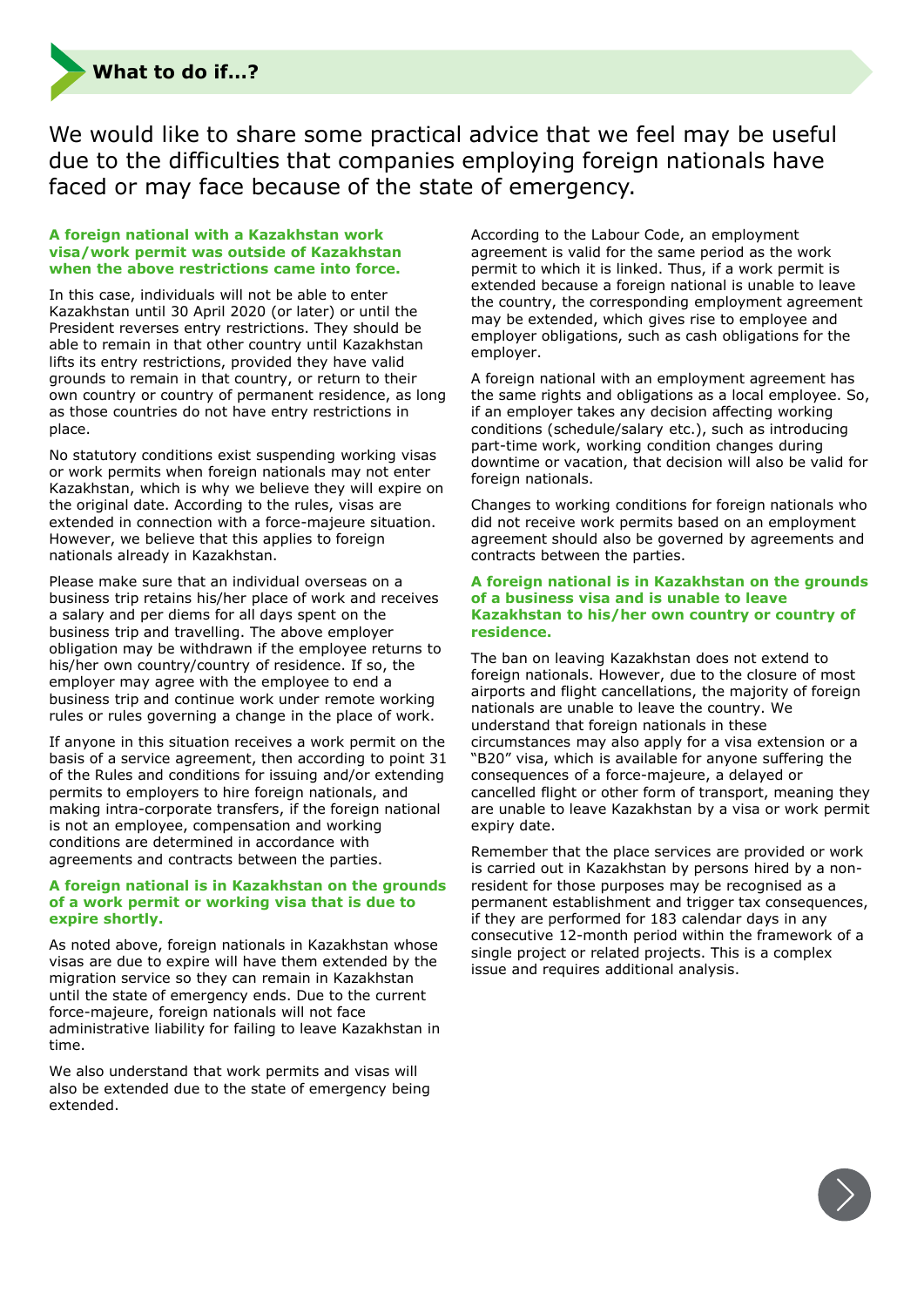

**A foreign national did not require a visa to travel to Kazakhstan, but the visa-free period of stay is about to end. However, the foreign national is unable to leave the country for his/her own country or country of residence.**

According to the Ministry of Internal Affairs, to prevent foreign nationals from inadvertently breaching migration law, those whose countries Kazakhstan has agreements for visa-free entry into Kazakhstan in place will be given a 30-day visa extension.

We also understand that this process will be extended in proportion to any future extensions to the state of emergency.

*\* Please note that from April 17, the previously existing 30-day visa-free regime for citizens of certain countries was suspended until November 1, 2020.*

### **A foreign national with a Kazakhstan residence permit was overseas at the moment the above restrictions were announced.**

According to explanations from the National Security Committee Border Service, some categories of individuals are exempt from the Kazakhstan entry ban, such as foreign nationals holding Kazakhstan residency, and may enter the country.

All persons returning from overseas will be placed under enforced two-week quarantine, which includes two days of isolation in a quarantine facility to test for COVID-19, followed by "home quarantine" for 12 days if testing is negative.

*Please remember that the situation around the spread of COVID-19 is changing very quickly, as are the measures taken by the government to reduce its spread. Thus, the facts and recommendations given above may only be valid at the moment this information bulletin was released. Deloitte TCF employment migration experts are monitoring the development of events and the practical application of restrictions in accordance with the situation carefully, and will inform you of any changes.*